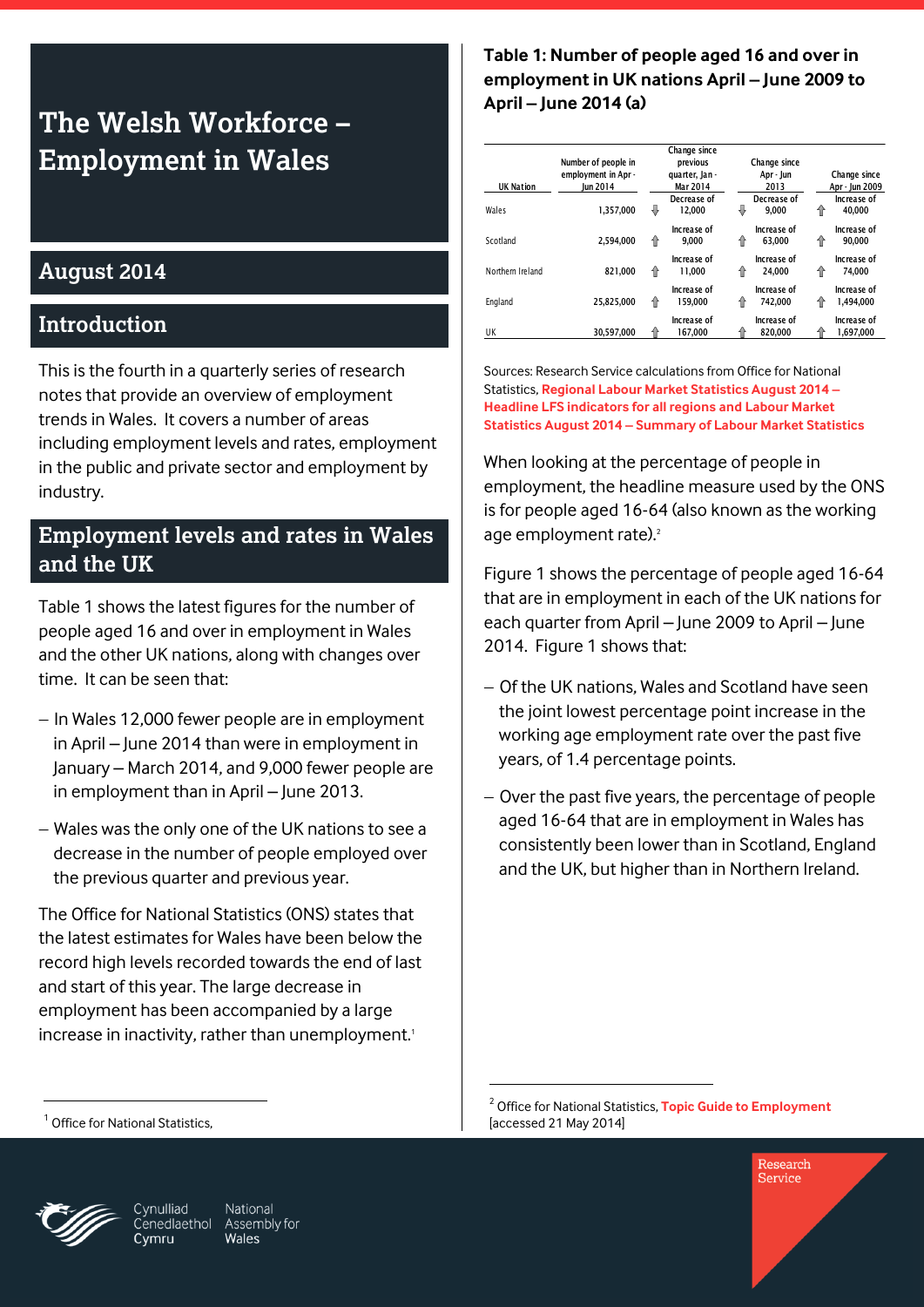

**Figure 1: Percentage of people aged 16-64 in employment in UK nations, April – June 2009 to April – June 2014 (a)**

Sources: Research Service calculations from Office for National Statistics, **[Regional Labour Market Statistics August 2014](http://www.ons.gov.uk/ons/rel/subnational-labour/regional-labour-market-statistics/august-2014/rft-lm-hi00-august-2014.xls) – Headline LFS [indicators for all regions](http://www.ons.gov.uk/ons/rel/subnational-labour/regional-labour-market-statistics/august-2014/rft-lm-hi00-august-2014.xls)** and **[Labour Market Statistics August 2014](http://www.ons.gov.uk/ons/rel/lms/labour-market-statistics/august-2014/table-a01.xls) – Summary of Labour Market Statistics**



Cynulliad National Cenedlaethol Assembly for Cymru Wales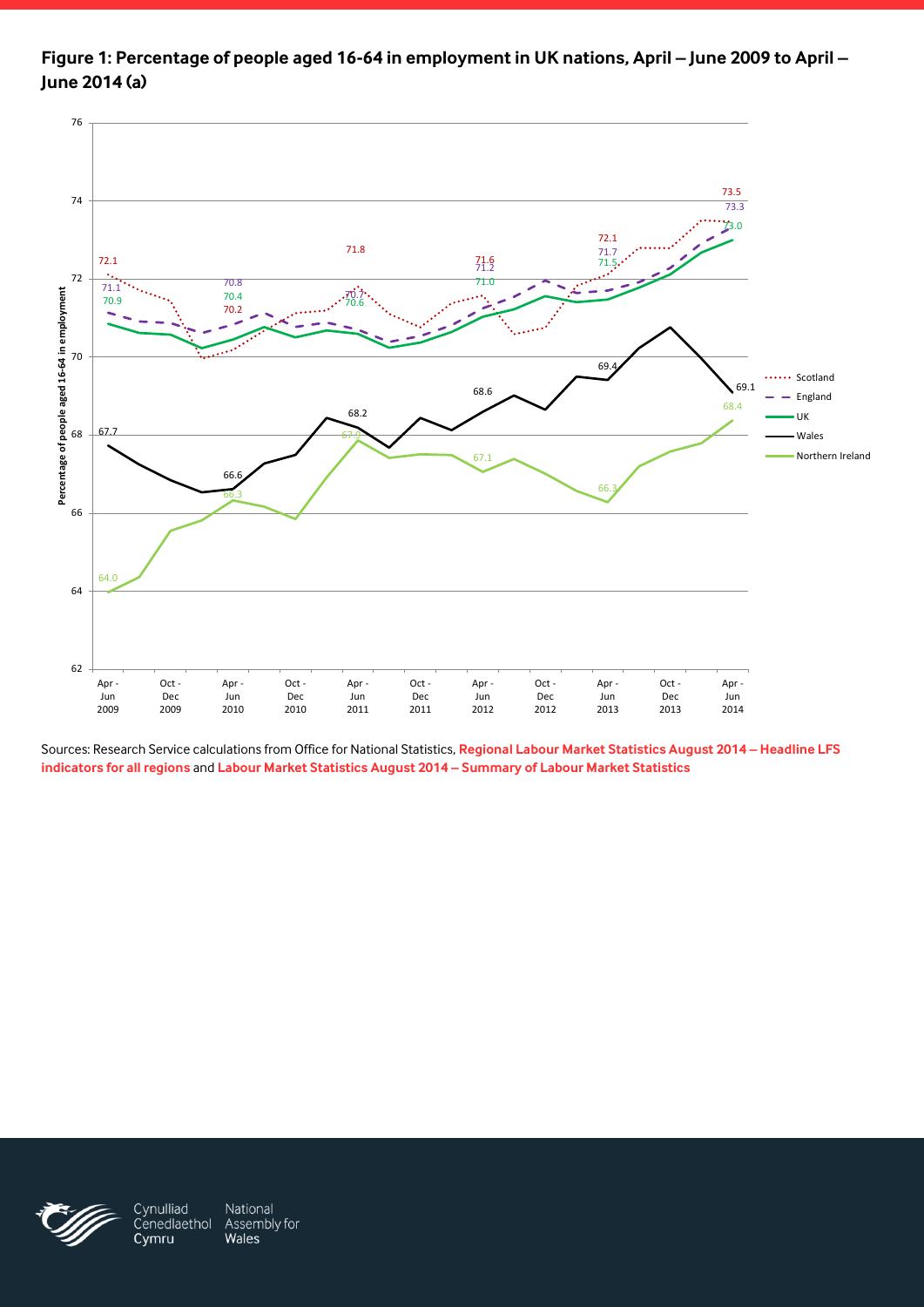Figure 2 shows the percentage of people aged 16-64 in employment in the devolved nations and English regions in April – June 2014. This data allows for comparisons to be made between Wales and individual English regions, rather than simply looking at the overall English figure which is substantially increased by the high working age employment rates seen in the South East, South West and East of England.

In April – June 2014, it can be seen that:

- Wales had a higher working age employment rate than Northern Ireland, but lower than all of the English regions and Scotland.
- $-$  The South East, South West and the East of England had a higher working age employment rates than all other English regions, at least 2 percentage points higher than any other English region.

#### 68.4 69.1 69.9 70.0 70.0 71.8 72.6 73.5 74.0 76.1 76.6 76.7 64.0 66.0 68.0 70.0 72.0 74.0 76.0 78.0 Northern Ireland Wales North West North East West Midlands Yorkshire and the Humber London Scotland East Midlands South West East of England South East **Percentage of people aged 16-64 in employment**

#### **Figure 2: Percentage of people aged 16-64 in employment in devolved nations and English regions, April -June 2014**

Source: Office for National Statistics, **[Regional Labour Market Statistics August 2014](http://www.ons.gov.uk/ons/rel/subnational-labour/regional-labour-market-statistics/august-2014/rft-lm-regional-summary-august-2014.xls) – Summary of Headline Indicators**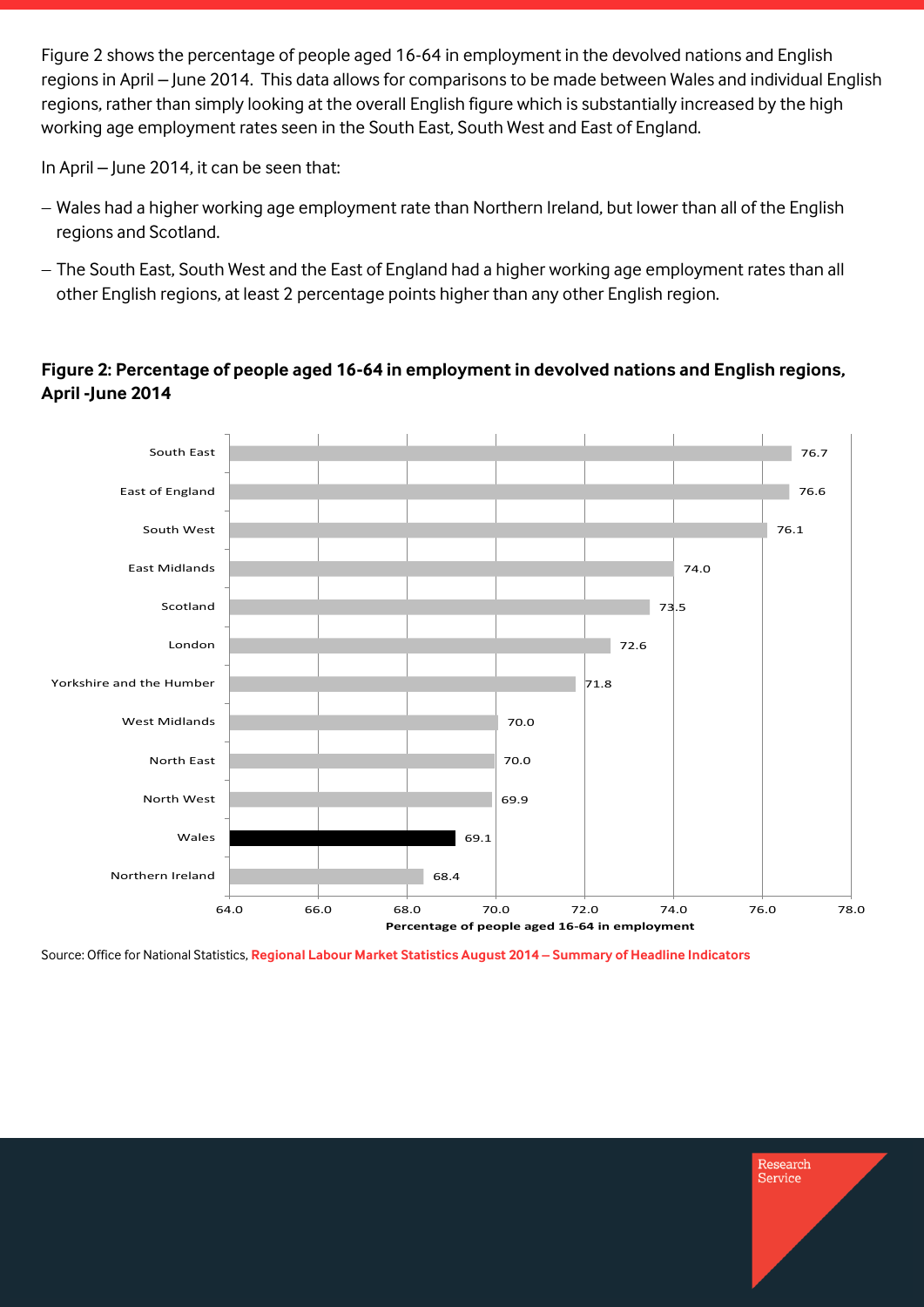### **Public and private sector employment**

Table 2 shows the latest figures for the number and percentage of people aged 16 and over employed in the public and private sector in Wales and the UK nations, along with changes over time. This information is not comparable with the information in the first section of the paper as it is for a different time period.

In addition, these figures do not take into account the reclassification of the Royal Mail to the private sector in quarter 4, 2013 and the reclassification of Lloyds Bank to the private sector from quarter 1, 2014. The ONS is currently working on developing a dataset that removes the impact of these changes.<sup>3</sup>

Comparisons have been made between quarter 1 of 2013 and quarter 1 of 2014. In respect of quarter 1 in 2014, it can be seen from table 2 that:

- Of the UK nations, Wales had the second lowest percentage of people aged 16 and over employed in the private sector and the second highest employed in the public sector.
- In Wales, private sector employment was 21,000 lower than the previous quarter, the only one of the UK nations to see a decrease.
- $-$  However, over the past year, private sector employment in Wales has increased by 47,000.

3 Office for National Statistics, **[Public Sector Employment, Q1](http://www.ons.gov.uk/ons/rel/pse/public-sector-employment/q1-2014/stb-pse-2014-q1.html#tab-Public-and-Private-Sector-Employment)  [2014](http://www.ons.gov.uk/ons/rel/pse/public-sector-employment/q1-2014/stb-pse-2014-q1.html#tab-Public-and-Private-Sector-Employment)** [accessed 15 August 2014]



-

Cvmru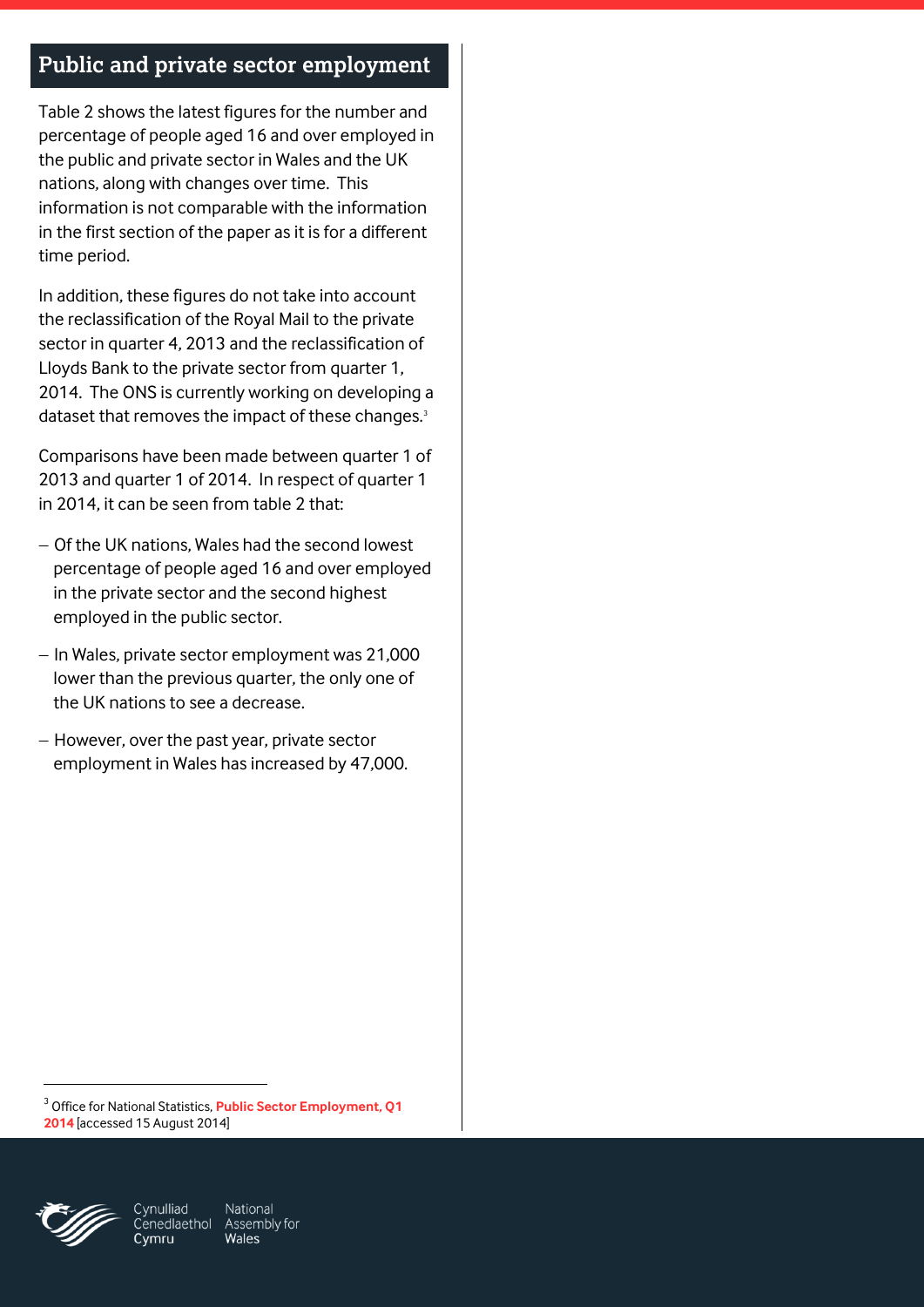#### **Table 2: Public and private sector employment of people aged 16 and over in UK nations (a), (b), (c)**

|                  |                                                                          | <b>Public sector</b>                       |                                       | Private sector                                                            |                                            |                                         |  |  |
|------------------|--------------------------------------------------------------------------|--------------------------------------------|---------------------------------------|---------------------------------------------------------------------------|--------------------------------------------|-----------------------------------------|--|--|
|                  |                                                                          | Change<br>since                            |                                       |                                                                           | Change<br>since                            |                                         |  |  |
| <b>UK Nation</b> | Number of people<br>employed in the<br>public sector,<br>quarter 1, 2014 | previous<br>quarter,<br>quarter 4,<br>2013 | Change<br>since<br>quarter 1,<br>2013 | Number of people<br>employed in the<br>private sector,<br>quarter 1, 2014 | previous<br>quarter,<br>quarter 4.<br>2013 | Change<br>since<br>quarter 1,<br>2013   |  |  |
| Wales            | 318,000 (24.0%)                                                          | Decrease<br>₩<br>of 6,000                  | <b>Decrease</b><br>₩<br>of 16.000     | 1,007,000 (76.0%)                                                         | Decrease<br>₩<br>of 21,000                 | Increase<br>⇑<br>of 47,000              |  |  |
| Scotland         | 545,000 (21.2%)                                                          | <b>Decrease</b><br>₩<br>of 21,000          | <b>Decrease</b><br>₩<br>of 36,000     | 2,021,000 (78.8%)                                                         | Increase<br>企<br>of 29,000                 | Increase<br>of 97,000<br>⇑              |  |  |
| Northern Ireland | 220,000 (27.6%)                                                          | <b>Increase</b><br>⇑<br>of 1,000           | <b>Increase</b><br>企<br>of 2,000      | 576,000 (72.4%)                                                           | Increase<br>企<br>of 11,000                 | Increase<br>of 17,000<br>企              |  |  |
| England          | 4,316,000 (16.9%)                                                        | <b>Decrease</b><br>₩<br>of 71,000          | <b>Decrease</b><br>оf<br>⊕<br>227,000 | 21,176,000 (83.1%)                                                        | <b>Increase</b><br>of<br>⇑<br>352,000      | <b>Increase</b><br>of<br>1,008,000<br>⇑ |  |  |
|                  |                                                                          | <b>Decrease</b>                            | <b>Decrease</b><br>of                 |                                                                           | <b>Increase</b><br>of                      | <b>Increase</b><br>оf                   |  |  |
| UK               | 5,423,000 (17.8%)                                                        | of 99,000                                  | JL<br>278,000                         | 25,047,000 (82.2%)                                                        | 350,000                                    | 1,087,000<br>ብት                         |  |  |

Source: Research Service calculations from Office for National Statistics, **[Public Sector Employment, Q1 2014](http://www.ons.gov.uk/ons/rel/pse/public-sector-employment/q1-2014/rft-pse-2014-q1.xls)** (tables 6 and 7) Notes:

- (a) Estimates are based on where people are employed.
- (b) Approximately 30,000 public sector employees that could not be assigned to a total are included in the UK total.
- (c) Figures are not seasonally adjusted

Figure 3 shows the percentage change in the number of people employed from quarter 1 of 2009 to quarter 1 of 2014. It can be seen from figure 3 that:

- Total employment in Wales was 2.9% higher in quarter 1 of 2014 than in quarter 1 of 2009. At 8.2%, the percentage increase in private sector jobs was the lowest of all UK nations. All nations saw a percentage increase in private sector employment over this period, and also a percentage decrease in public sector employment.
- While the percentage decrease in public sector employment in all UK nations except Northern Ireland was greater than the percentage increase in private sector employment over this period, there was an increase in total employment due to the greater size of the private sector.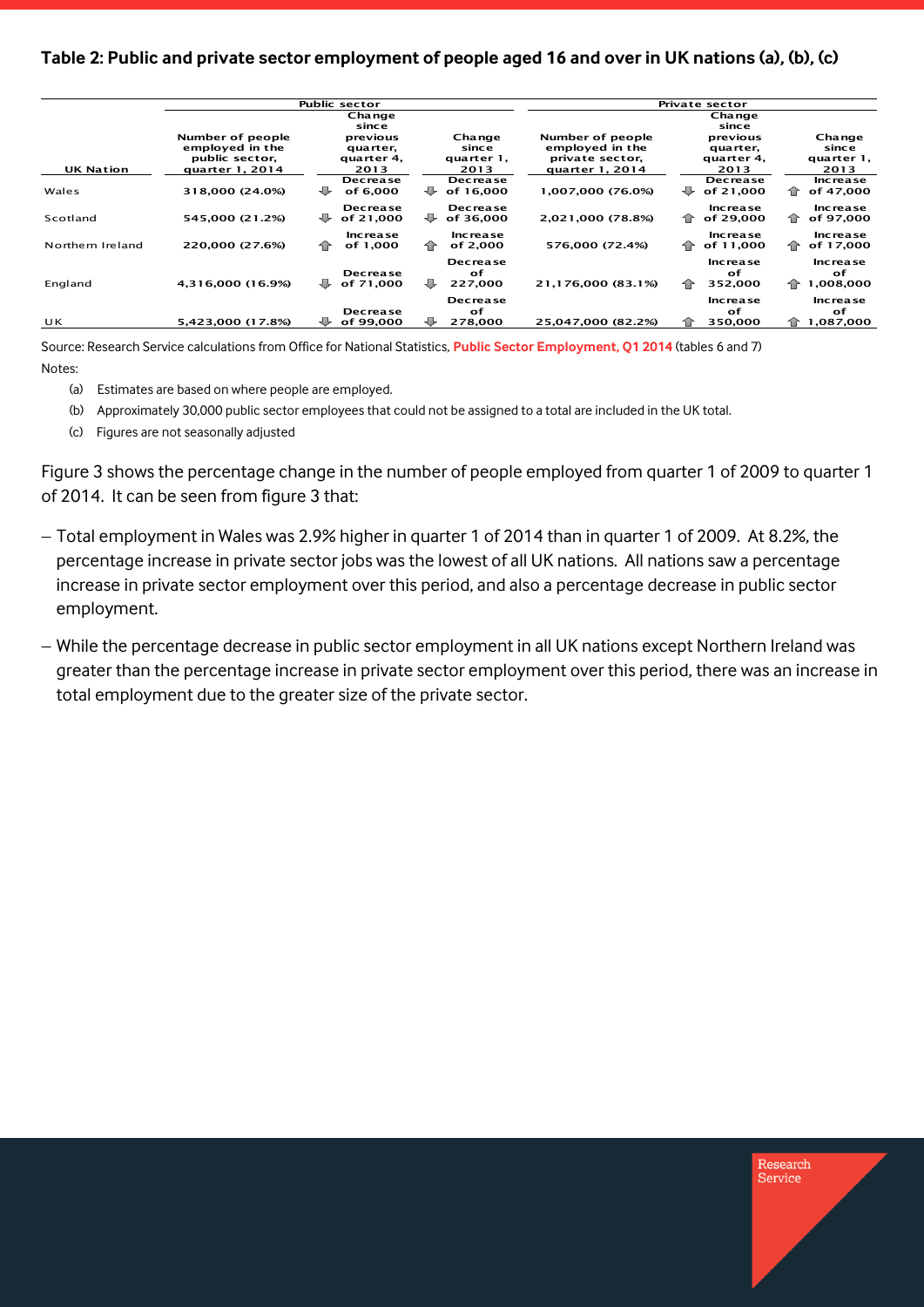**Figure 3: Percentage change in employment of people aged 16 and over in UK nations between quarter 1, 2009 and quarter 1, 2014, by sector (a), (b), (c)**



Source: Research Service calculations from Office for National Statistics, **[Public Sector Employment, Q1 2014](http://www.ons.gov.uk/ons/rel/pse/public-sector-employment/q1-2014/rft-pse-2014-q1.xls)** (tables 6 and 7) The notes are the same as table 2.

### **Workforce jobs by industry**

Table 3 provides a breakdown of the latest workforce jobs figures for Wales and the UK, broken down by industrial classification. They include employment in both public and private sectors using the latest available data, from quarter 1 of 2014. It can be seen that in quarter 1 of 2014:

- While there is a spread across a number of categories, 15.6% of all workforce jobs in Wales were in the wholesale and retail trade and repair of motor vehicles. Other categories which provide at least 10 per cent of workforce jobs in Wales include human health and social work activities and manufacturing.
- At UK level, most people are also employed in the wholesale and retail trade and repair of motor vehicles, although again there is quite a spread across industries. In Wales a greater percentage of people are employed in human health and social activities, manufacturing and public administration and defence; compulsory social security than across the UK. A greater percentage of the UK workforce is employed in professional, scientific and technical activities and administration and support service activities than in the workforce in Wales.



National Cynulliad Cenedlaethol Assembly for Wales

Cymru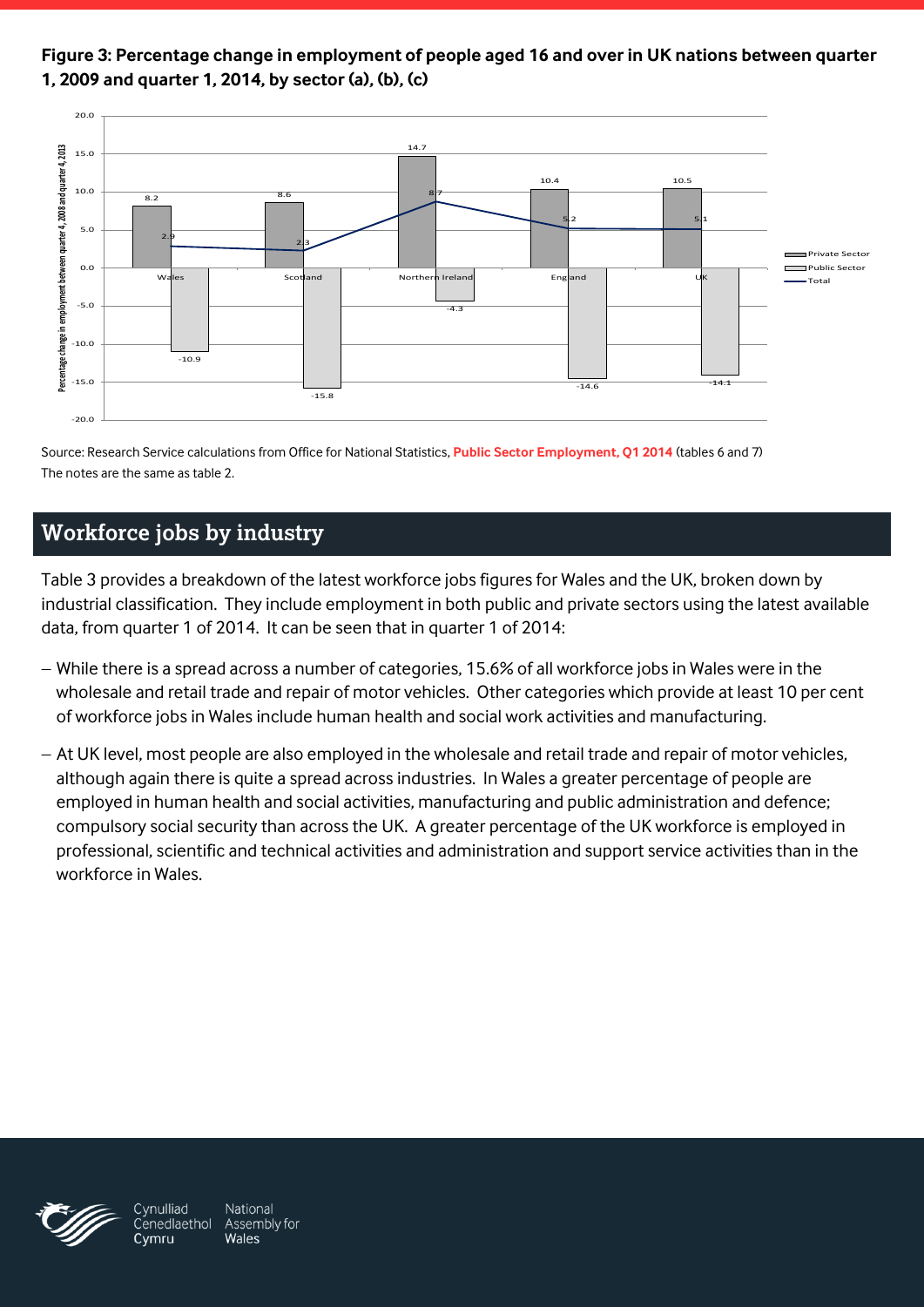|                                                                         | <b>Wales</b>                 |                                      | UK                           |                                      |                                                                                               |  |
|-------------------------------------------------------------------------|------------------------------|--------------------------------------|------------------------------|--------------------------------------|-----------------------------------------------------------------------------------------------|--|
| Industry                                                                | Number of people<br>employed | Percentage of all<br>people employed | Number of people<br>employed | Percentage of all<br>people employed | Percentage point difference<br>between percentage of<br>workforce employed in<br>Wales and UK |  |
| Wholesale and retail trade; repair of motor<br>vehicles and motorcycles | 221,000                      | 15.6                                 | 4,872,000                    | 14.7                                 | 0.9                                                                                           |  |
| Human health and social work activities                                 | 208,000                      | 14.7                                 | 4,239,000                    | 12.8                                 | 1.9                                                                                           |  |
| Manufacturing                                                           | 143,000                      | 10.1                                 | 2,583,000                    | 7.8                                  | 2.3                                                                                           |  |
| Education                                                               | 140,000                      | 9.9                                  | 2,881,000                    | 8.7                                  | 1.2                                                                                           |  |
| Construction                                                            | 100,000                      | 7.1                                  | 2,107,000                    | 6.4                                  | 0.7                                                                                           |  |
| Accommodation and food service activities                               | 96,000                       | 6.8                                  | 2,043,000                    | 6.2                                  | 0.6                                                                                           |  |
| Public administration and defence;<br>compulsory social security        | 88,000                       | 6.2                                  | 1,543,000                    | 4.7                                  | 1.5                                                                                           |  |
| Administration and support service activities                           | 88,000                       | 6.2                                  | 2,735,000                    | 8.3                                  | $-2.1$                                                                                        |  |
| Transportation and Storage                                              | 55,000                       | 3.9                                  | 1,532,000                    | 4.6                                  | $-0.7$                                                                                        |  |
| Arts, Entertainment and Recreation                                      | 52,000                       | 3.7                                  | 962,000                      | 2.9                                  | 0.8                                                                                           |  |
| Professional, scientific and technical<br>activities                    | 46,000                       | 3.3                                  | 2,764,000                    | 8.4                                  | $-5.1$                                                                                        |  |
| Agriculture, Forestry and Fishing                                       | 40,000                       | 2.8                                  | 460,000                      | 1.4                                  | 1.4                                                                                           |  |
| <b>Other Service Activities</b>                                         | 32,000                       | 2.3                                  | 836,000                      | 2.5                                  | $-0.2$                                                                                        |  |
| Financial and insurance activities                                      | 31,000                       | 2.2                                  | 1,136,000                    | 3.4                                  | $-1.2$                                                                                        |  |
| Information and communication                                           | 29,000                       | 2.0                                  | 1,298,000                    | 3.9                                  | $-1.9$                                                                                        |  |
| Other                                                                   | 46,000                       | 3.3                                  | 1,060,000                    | 3.2                                  | 0.0                                                                                           |  |
| <b>Total</b>                                                            | 1,415,000                    |                                      | 33,051,000                   |                                      |                                                                                               |  |

#### **Table 3: Workforce jobs in Wales and UK by industry, quarter 1 of 2014 (a)**

Source: NOMIS – Official Labour Market Statistics, **[Labour Market Profile Wales](http://www.nomisweb.co.uk/reports/lmp/gor/2013265930/report.aspx)**

Note:

(a) Other includes all categories which comprise less than 2 per cent of workforce jobs in Wales, which are Mining and quarrying; Electricity, gas, steam and air conditioning supply; Water supply; sewerage, waste management and remediation activities; Real Estate; and Activities of households as employers; undifferentiated goods-and services-producing activities of households for own use.

Research<br>Service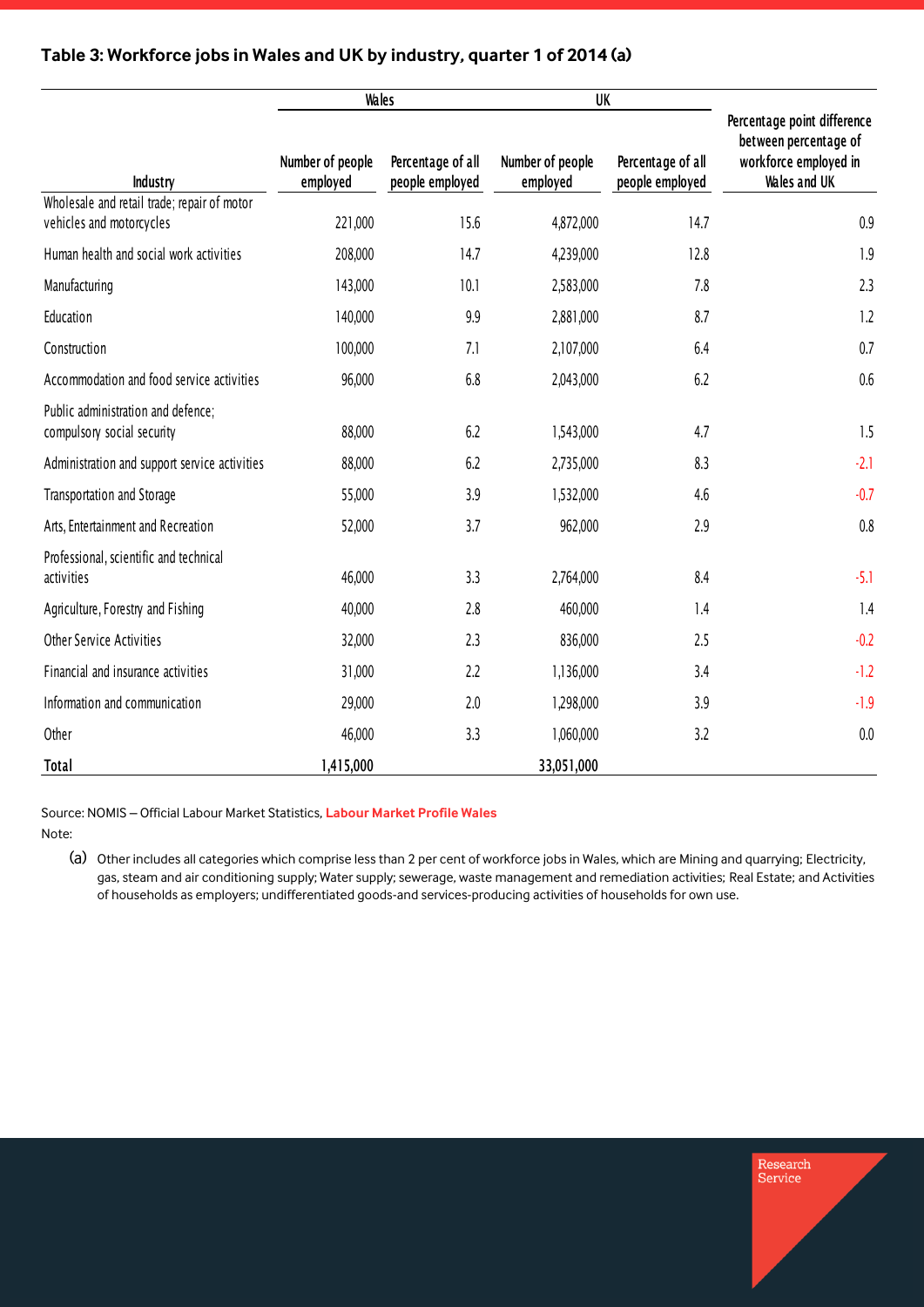## **Working age employment rate by Welsh Constituency**

**Figure 4: Working age employment rate by Welsh constituency, April 2013 – March 2014**





National Cynulliad Cenedlaethol Assembly for Wales Cymru